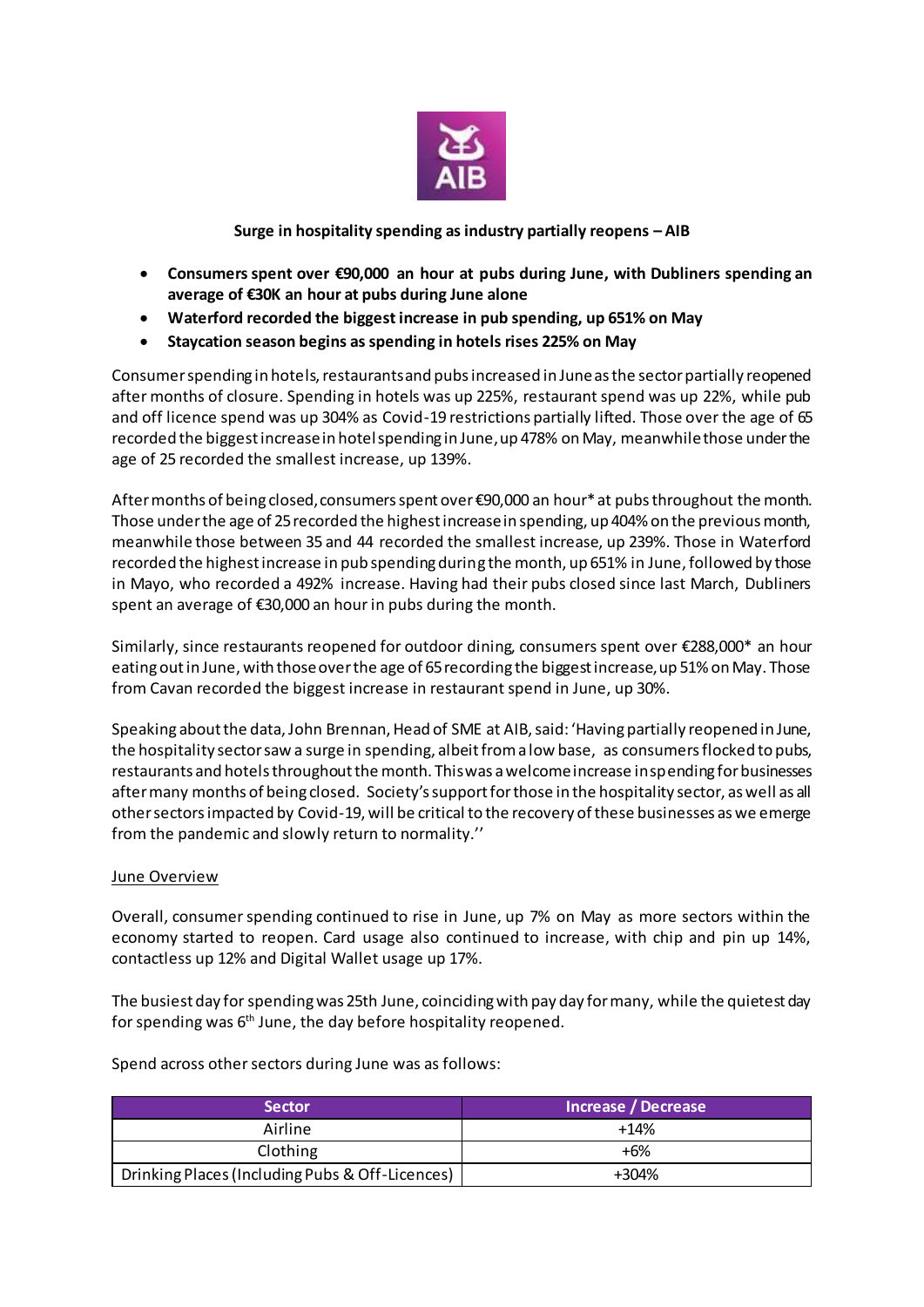| Electronics      | $-4%$     |
|------------------|-----------|
| Groceries        | $-2%$     |
| Hardware         | No Change |
| Health & Beauty  | $+4%$     |
| <b>Homewares</b> | $+22%$    |
| Hotels           | $+225%$   |
| Restaurants      | $+22%$    |

The AIB Spend Trend features one of the most comprehensive and accurate data sets on consumer spending in Ireland. Data was compiled from AIB Debit and Credit card spending from over 54 million transactions between the 1st and 30<sup>th</sup> June 2021. To account for the difference in the number of days in each month the AIB Spend Trend looks at average daily spend instead of total monthly spend, providing an accurate reflection of consumer spending habits.

## **ENDS**

## Notes to Editor

\*Spend based on a pub open for 11 hours

## County Increases in Spend

| <b>County</b> | <b>Increase/Decrease</b> |
|---------------|--------------------------|
| Carlow        | 7%                       |
| Cavan         | 7%                       |
| Clare         | 8%                       |
| Cork          | 8%                       |
| Donegal       | 7%                       |
| Dublin        | 8%                       |
| Galway        | 7%                       |
| Kerry         | 6%                       |
| Kildare       | 7%                       |
| Kilkenny      | 7%                       |
| Laois         | 7%                       |
| Leitrim       | 7%                       |
| Limerick      | 7%                       |
| Longford      | 7%                       |
| Louth         | 6%                       |
| Mayo          | 6%                       |
| Meath         | 8%                       |
| Monaghan      | 6%                       |
| Offaly        | 8%                       |
| Roscommon     | 6%                       |
| Sligo         | 6%                       |
| Tipperary     | 7%                       |
| Waterford     | 8%                       |